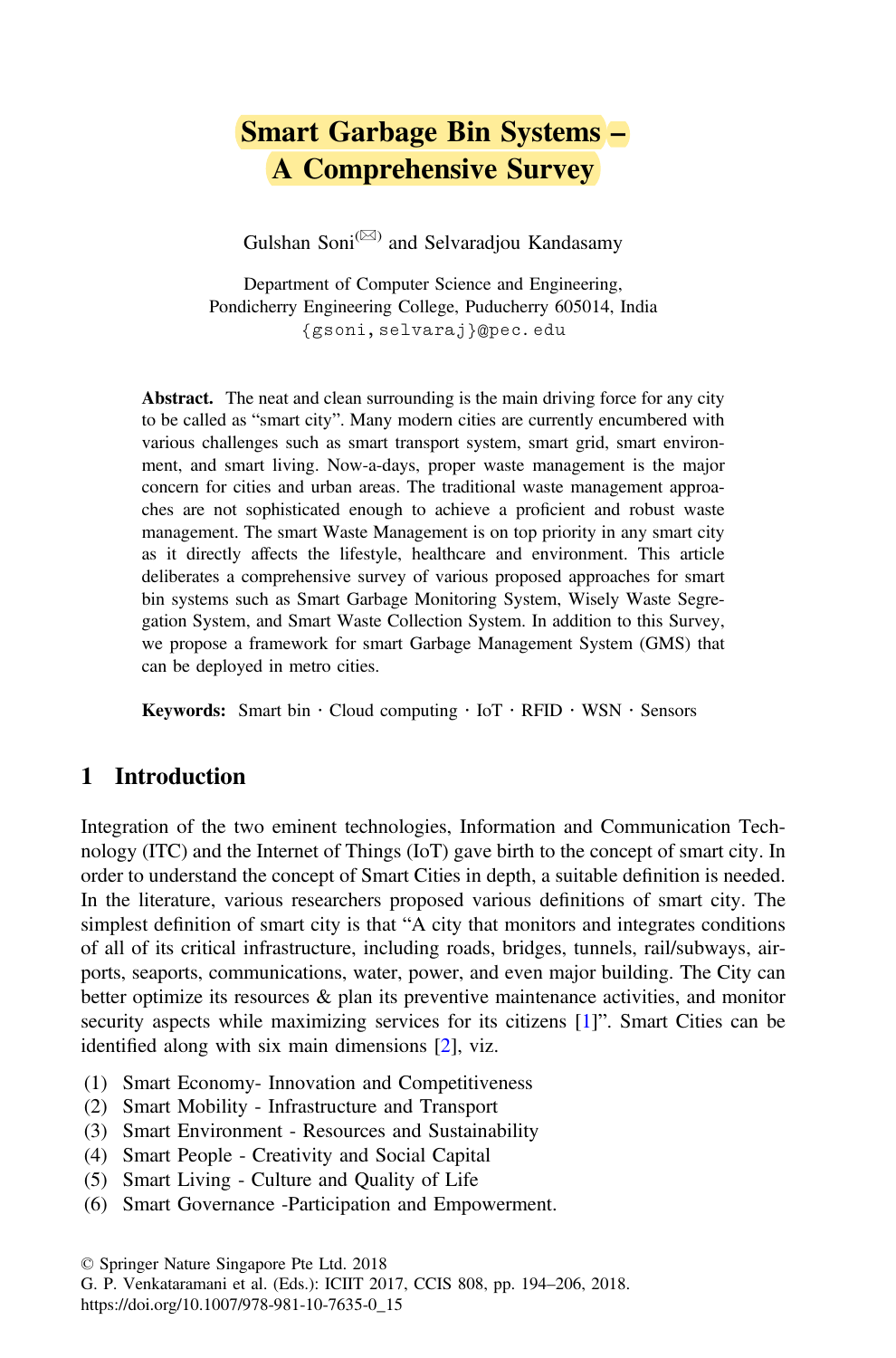The major smart city applications [[3\]](#page-11-0) include Smart Street lighting, Smart Parking, Environmental monitoring, Information Beacons, Active Safety, Smart Journey Planning, Transport Sharing, Smart Bin Collection, Social & Health Care Cost Reduction, and Smart Social Housing.

We cannot imagine a smart city without having smart bin collection and monitoring system because this directly impacts the health of the citizens. Due to various reasons such as migration of people from villages to cities, rapid urbanization and modernization the population of urban areas is increasing rapidly worldwide. According to World Health Organization (WHO)'s Global Health Observatory (GHO) data, the population of urban areas in 2014 accounted for 54% of the total global population, up from 34% in 1960, and continues to grow, and it is estimated that by 2017, even in less-developed countries, a majority of people will be living within urban areas [[4\]](#page-11-0). In urban areas, the Waste Management responsibility is typically carried out by the respective municipal corporations. The authorities of such corporations often instruct the citizen to deposit their household wastage at specific places in garbage bins. Due to the change in consumption habits, life-style of urban population and owing to the increase of population in urban areas, the volume of solid waste to be handled by such corporation is increasing enormously.

According to the World Bank's review report [[5\]](#page-11-0), the global Municipal Solid Waste (MSW) generation levels are expected to increase to approximately 2.2 billion tonnes per annum by the year 2025. Therefore, our traditional Waste Management system will be not able to handle such a huge volume of waste generated by cities; so "smart" bins are the need of time. If the municipal or corporation authorities are unable to manage garbage, then the garbage accumulation may become the root cause of illness and diseases such as diarrhea, dengue, etc. Degradation of garbage in open areas also causes bacterial and virus to grow, there by affecting the public health. Due to rapid urbanization, it is noticed that Waste Management became a crucial issue for municipal or corporation authorities as such bodies suffer from limited budgets and resource crunch. Traditional handling of garbage bins typically by human resources alone in large cities such as metros is no more a smart way of handling the Waste Management issues.

Many researchers and organizations conducted research on smart cities. Numerous interesting smart applications have already been implemented such as smart parking, smart transport, weather & environmental monitoring and many more. Among these applications, the smart Waste Management is considered to be a most important and yet challenging one.

We observed enough number of research articles and project implementations based on smart bin collection and monitoring system across the globe. The topic, smart bin gained popularity in last few years (Fig. [1](#page-2-0)), and the number of projects and research articles shows an increasing trend since 2012.

In this paper, we present a comprehensive survey of research papers in the area of smart monitoring of waste, smart bin collection and route optimization for garbage collection.

The rest of the paper is structured as follows. Section [2](#page-2-0) outlines driving technologies of smart Waste Management system. Section [3](#page-4-0) gives an overview of the existing and contemporary works in the area of Waste Management in Smart Cities, &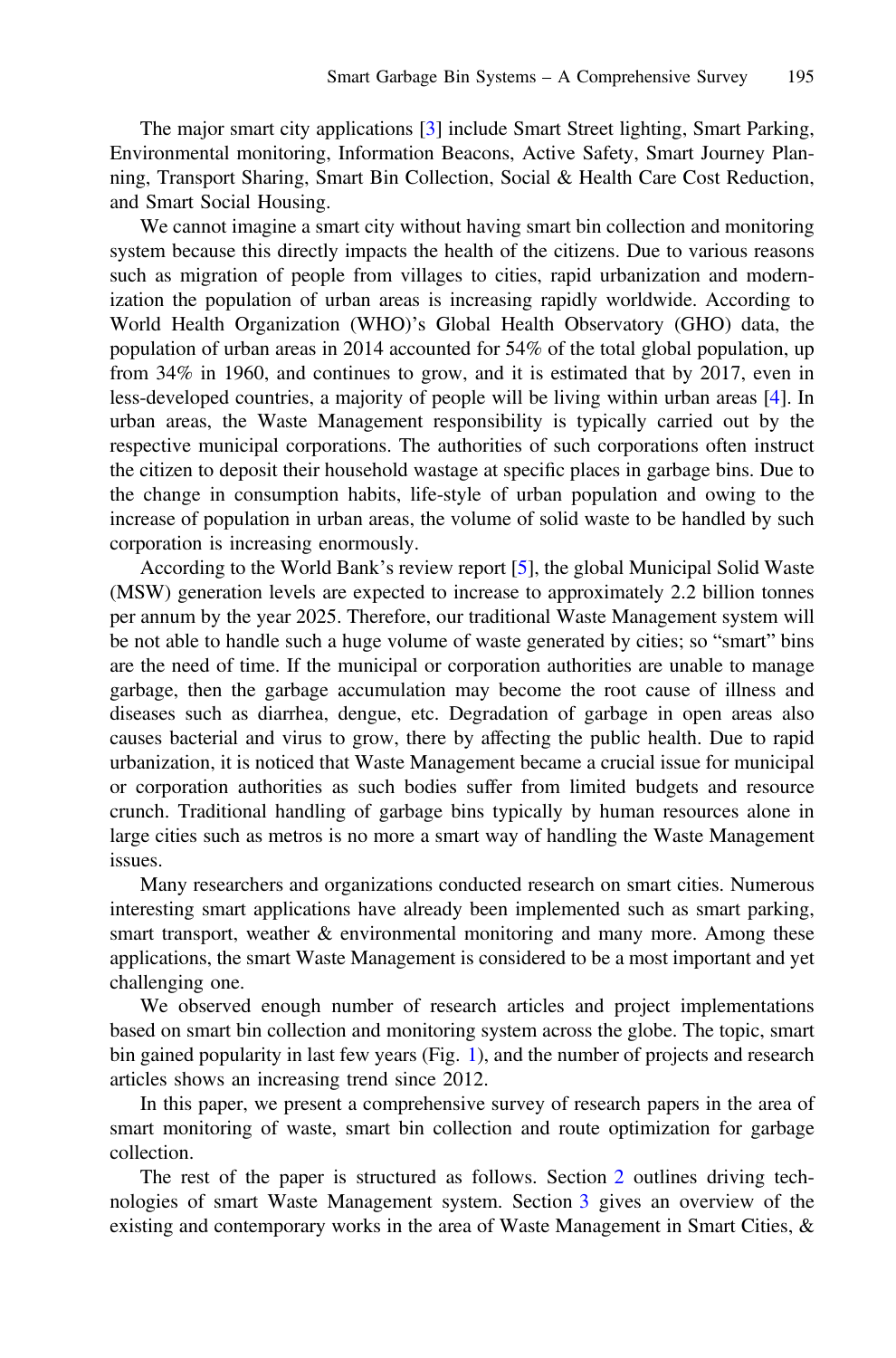<span id="page-2-0"></span>

Fig. 1. Interest from Google research trends about smart bin.

Sect. [4](#page-9-0) we propose a Framework for Smart Waste Management. Finally the Sect. [5](#page-10-0) concludes with a brief summary of observations and for future scope.

# 2 Technology Support for Enabling Smart Waste Management Systems

Recent available technologies such as Pervasive Computing technologies, the Internet of Things (IoT), Cloud Computing, Big Data, and Wireless Sensor Networks (WSN) provides vast opportunities for researchers and developers to use these technologies the in area of smart bin collection system development. We observed a good number of research work in different aspect of smart garbage management such as smart monitoring of bin [[13](#page-11-0)–[27\]](#page-12-0), selection of optimized routes for garbage collection [[21](#page-12-0)–[24\]](#page-12-0), waste segregation [[28](#page-12-0)]. Such systems typically use various recent technologies such as IoT [[13](#page-11-0)–[20\]](#page-12-0), Integration of IoT and cloud computing [[21](#page-12-0)–[24](#page-12-0)], RFID [[17](#page-11-0)– [20\]](#page-12-0), micro controller (Arduino Uno) [\[13](#page-11-0)–[16](#page-11-0)], WSN [[25](#page-12-0)–[27\]](#page-12-0), and Smart-M3 platform [[30\]](#page-12-0) to design and implement the smart bins.

The basic objective of Cloud Computing is to provide applications and services from data centers through the Internet to all over the world. The Cloud Computing provides services as the basis of pay-as-you-go model. The Cloud services include Infrastructure as a Service (IaaS), Platform as a Service (PaaS) and Software as a Service (SaaS). Infrastructure as a Service (IaaS) is a model that offers the Infrastructure. These cloud services may be useful for smart waste management system such as cloud storage used for storing real time sensor data, and CPU cycles used for processing of data.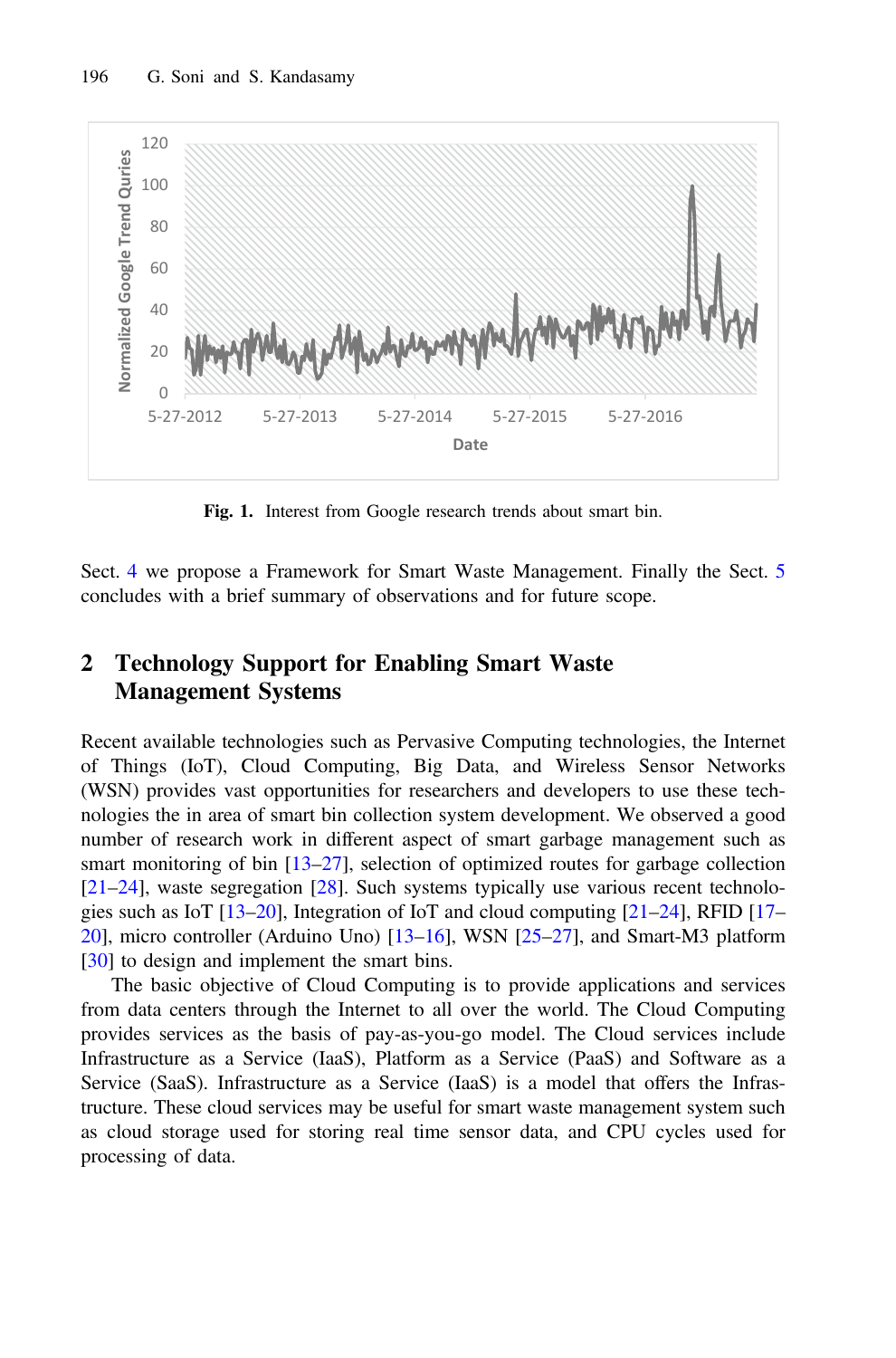The existing smart bins are equipped with various types of sensors that provides real time data for better management of resources used in waste management system. The Internet of Things refers to an idea of interconnection of uniquely identified physical objects (e.g. our daily usable items such as food, clothing, furniture, paper, etc.) via the Internet and with the help of standard protocols. These objects are typically connected through wireless technology such as Wi-Fi, Bluetooth, etc. On contrary to the objective of networking of computers in the conventional Internet; the IoT aims to provide network of any "things" (including PCs). IoTs have a huge number of potential applications, and these can be grouped into four domain, viz. Transportation and logistics, Healthcare, Smart environment (home, office, plant) and Personnel and social domain [[6\]](#page-11-0).

An object (garbage bin) can be attached with Radio-Frequency Identification (RFID) tag [\[7](#page-11-0)], which uses radio waves to read and capture information. RFID tags can store information and when compared with identification techniques such as bar code, RFID tag does not need direct line of sight for reading data. The RFID tags are widely used in smart bins for wireless data communication with the sink node.

The many smart bins implementations  $[13-16]$  $[13-16]$  $[13-16]$  $[13-16]$  used microcontroller board like Arduino Uno [\[8](#page-11-0)] (Uno a Italian word, which means one), Rasperi pi, LaunchPad, Nanode, Pinguino, STM32 Discovery, Teensy 2.0 etc., these boards uses limited power.

The number of interconnected devices (things) is increasing exponentially in last few years, and it is anticipated that the number will reach up to many trillions soon. These devices will generate a large volume of data. Indeed, IoTs will be one of the main sources of Big Data [\[9](#page-11-0)].

The IoTs and the Cloud computing technologies both have their own advantages and limitations. The characteristics of these two technologies complement each other when integrated in an application. As depicted in Fig. [2](#page-4-0), the IoTs can be a benefit from the virtually unlimited capacities and resources of cloud to compensate its technological constraints (e.g. storage, processing, and communication) and Cloud can benefit from IoTs by extending its scope to deal with real-world things in a more distributed and dynamic manner, and for delivering new services in a large number of real scenarios [\[10](#page-11-0)]. The application of this integration are smart home, smart city, healthcare, smart grid etc. The good numbers of researchers  $[21–24]$  $[21–24]$  $[21–24]$  $[21–24]$  used this integration in smart waste management system.

A Wireless Sensor Network (WSN) [\[11](#page-11-0)] is a wireless network consisting of spatially distributed autonomous devices using sensors to monitor physical or environmental conditions (e.g. temperature, humidity, light, vibration, pressure, etc.) and designed to exchange their data through the network. The sensors connect the physical world with the digital world by monitoring and capturing the real-world conditions and converting these into a digital form. A wireless sensor node is capable of doing in-network analysis along with data collection with the help of on-board processing unit, chip radio and storage units. The WSN is used in various smart bins by many researchers [[25](#page-12-0)–[27\]](#page-12-0).

Some of smart bin system is using Smart-M3 platform. Honkola et al. [\[12](#page-11-0)] proposed an open-source project called Smart-M3 platform that provides an environment in which different entities can share information and cooperate in a transparent way to the heterogeneities. The Smart-M3 as an information interoperability approach enables the devices to easily share and access local semantic information, while also allowing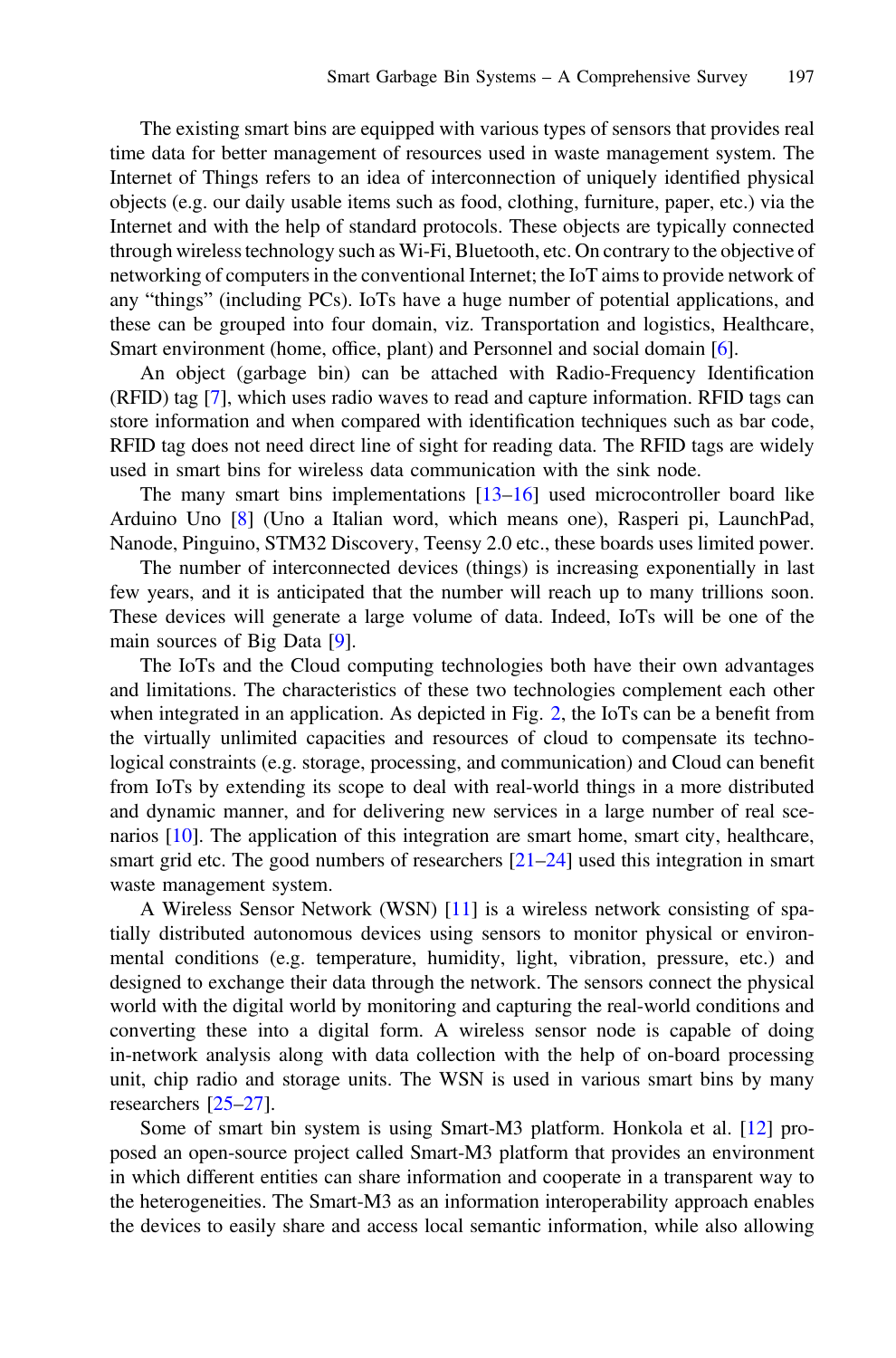<span id="page-4-0"></span>

Fig. 2. (M)any thing(s) generate data and the cloud provide services.

access to the locally relevant parts of the "giant global graph" to be available. The information is represented as semantic web, thus allowing easy exchange of global and local information.

# 3 SWMS – A Comparative Study

Waste Management is a complex process that involves many steps: it includes generation, on-site handling and storage, collection, transfer, processing and disposal of solid wastes. The overall Waste Management involves three main types of entities:

- Users who generate waste,
- Waste collectors/city admin.
- Stakeholders.

As discussed in the earlier section, a huge number of research and projects have been done on various aspects of Waste Management. Such implemented projects typically use Arduino Uno micro controller based smart real time bin monitoring system [[13](#page-11-0)– [16\]](#page-11-0), RFID technologies, Geographic Information Systems (GIS) and Geographic Positioning System (GPS) etc., Relatively all the works attempt to use cloud to access the stored sensor data and further analysis [[21](#page-12-0)–[24\]](#page-12-0).

In general, we can classify smart bin system based on the applied technologies as follows: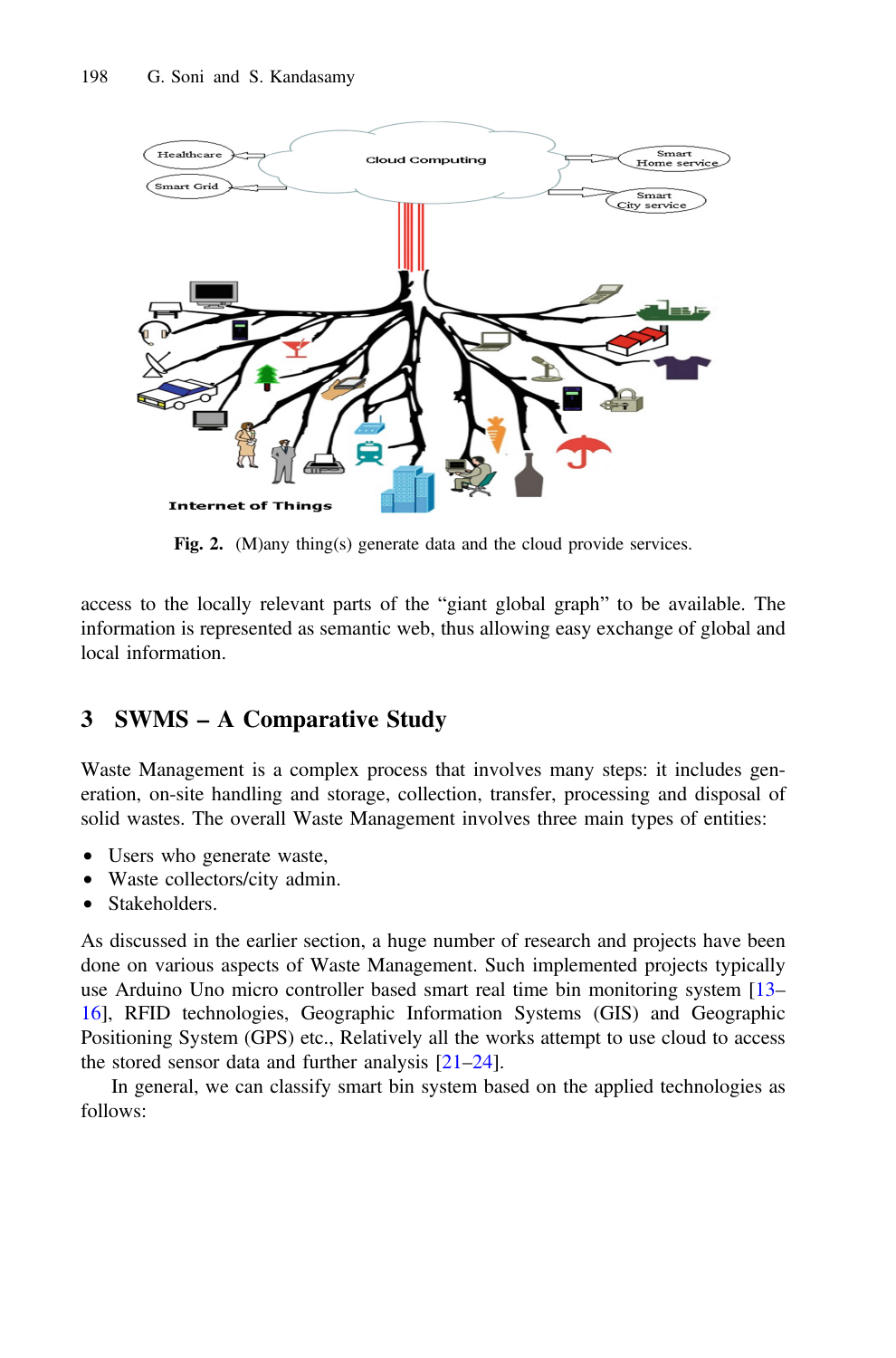

#### 3.1 IoT Based Approach

#### Microcontroller Based System

Yusof et al. [\[13](#page-11-0)], proposed an Arduino Uno micro controller based smart garbage monitoring system in order to measure the waste level in the garbage bin in real-time and when the garbage level is about to become full, then this system is designed to send an alert via SMS to the municipality so that the bin can be emptied, and garbage collected immediately. The system is equipped with ultrasonic sensor to measure the waste level, the GSM module to send the SMS, and an Arduino Uno which controls the system operation.

Adeyemo et al. [[14\]](#page-11-0), developed a smart city technology based architecture for refuse disposal management and implemented a proof of the concept prototype for the architecture. The system is again based on Arduino Uno micro controller board and in addition equipped with proximity sensor, refuse bin and a personal computer. The proximity sensors are attached on the five different position in a refuse bin and interfaced with the Arduino board with capture data set. To determine the appropriate classifier for realizing the pattern classification unit of the prototype, an experiment was performed using the acquired data set to train five different variants of the K-NN classifier.

Kumar et al. [\[15](#page-11-0)], developed a smart intelligent garbage alert system based on Arduino Uno interfaced with the ultrasonic sensor and if the garbage is filled, then this system sends the alert to the municipal web server. To perform the remote monitoring of the clearing process, an Android application is developed and linked to a web server to intimate the alerts from the system to the urban office. The notifications are sent by the Android application using Wi-Fi module.

Dugdhe et al. [[16\]](#page-11-0), proposed Waste Collection System architecture using the Internet of Things. The objective of this system is to schedule trucks by finding shortest path between the almost filled waste bins and bins, which have produced harmful gases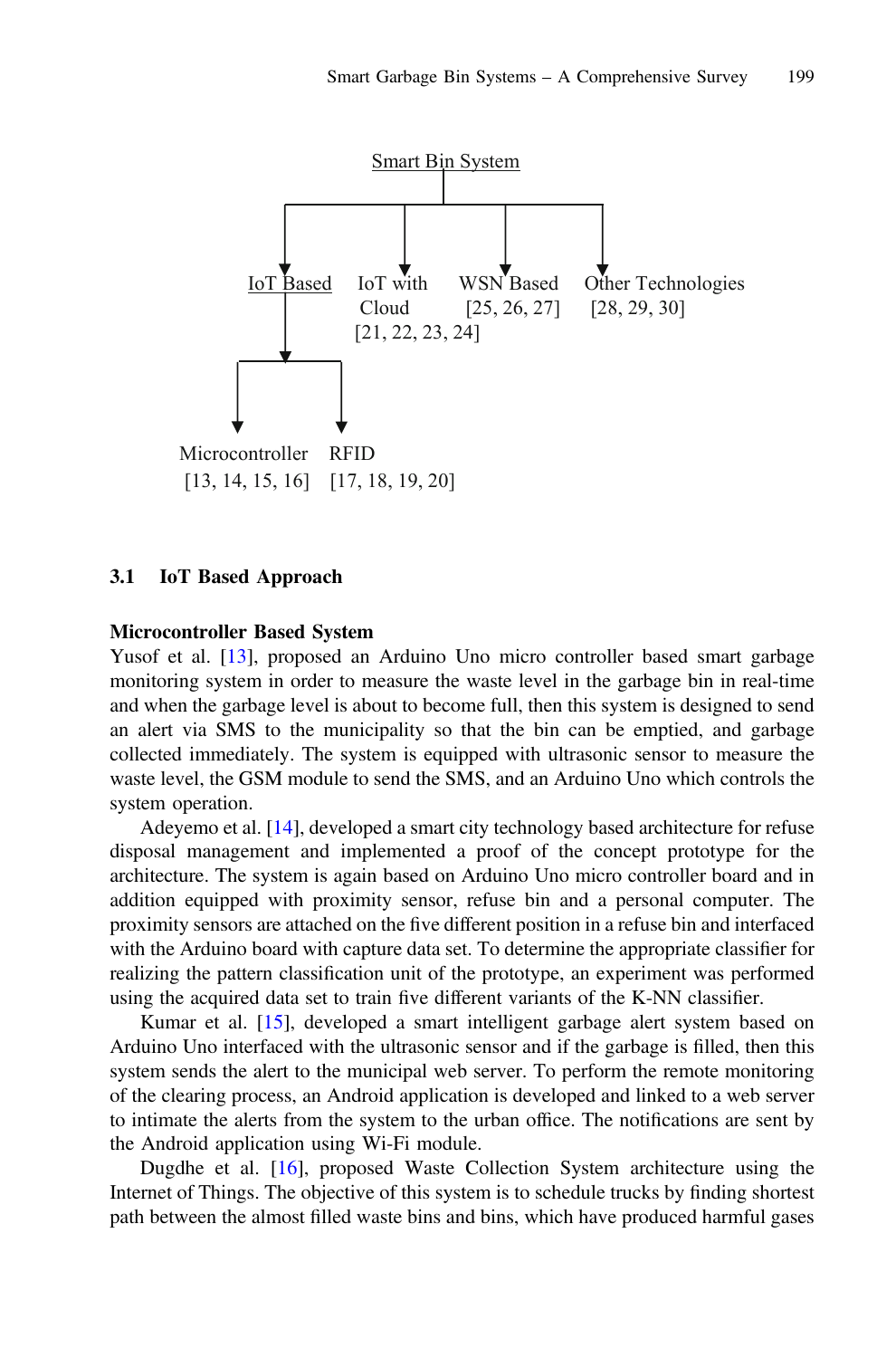and gives an optimal route for garbage collection. The architecture consists of an embedded device with sensors and micro controller for sensing information of bins and sends to workstation. The system can also generate reports about waste gathering and fuel consumption for the logistics.

#### RFID Based System

Chowdhury and Chowdhury [[17\]](#page-11-0), proposed a novel Automatic Waste Identity, Weight, and Stolen Bins Identification System (WIWSBIS), which is based on RFID and sensors. Using WIWSBIS, Waste Management service providers (e.g., municipalities, waste collectors) have a chance to track a waste identity (i.e., customer), weight missing/stolen bins quickly and accurately without any human intervention.

Issac and Akshai [[18\]](#page-12-0), introduced a system called SVASTHA (a Sanskrit word, which means "be healthy and hygienic"), which is based on RFID and GPS system that can effectively manage the Municipal Solid Waste. This embedded system has been developed to gather data from the RFID reader through Bluetooth's connectivity and upload to a central server.

Wahab et al. [\[19](#page-12-0)], presented a smart recycle bin using RFID-based system integrating the web-based information system with the host server. This system works based on information in the smart card which automatically calculates the weight of waste and stores it into the card. This system assists the end user for waste classification and to know the status of smart bin.

RFID based Urban Solid Waste Collection system proposed by Karadimas et al. [[20\]](#page-12-0) uses ultrasonic sensors that provide ranging information, which is later translated to fill-level estimations.

#### 3.2 IoT and Cloud Integrated Approach

CloudSWAM, a cloud-based smart Waste Management mechanism [[21\]](#page-12-0) lets the sensor based garbage bins to notify its waste level status to the cloud. The stakeholders are able to access the desired data from the cloud and thereby perform route optimization for effective garbage collection.

With the integration of ultrasonic sensors and GPRS techniques, the micro controller based Dynamic Waste Management System [[22](#page-12-0)], could measure the weight and volume of garbage and information sent to cloud server. Ant Colony Optimization (ACO) technique is used to find the shortest possible garbage collection route for each truck. The system is adaptable to dynamic changes, i.e. routes blocked during the waste collection process.

Another cloud computing based Smart Garbage Monitoring System [\[23](#page-12-0)] utilizes the concept of a network of smart garbage bins based on the Stack Based Front End approach of integrating WSN with the Cloud computing. To improve the efficiency of the garbage monitoring this approach uses Machine Learning techniques on the collected sensor data.

Use of surveillance systems as an assistive technology for high [[24\]](#page-12-0) quality of Service (QoS) in waste collection is proposed by Medvedev et al. Specifically, IoT components, viz. RFID tags, sensors, cameras, and actuators are incorporated into surveillance systems for efficient waste collection. This system consists of an advanced Decision Support System (DSS) for efficient waste collection and incorporates a model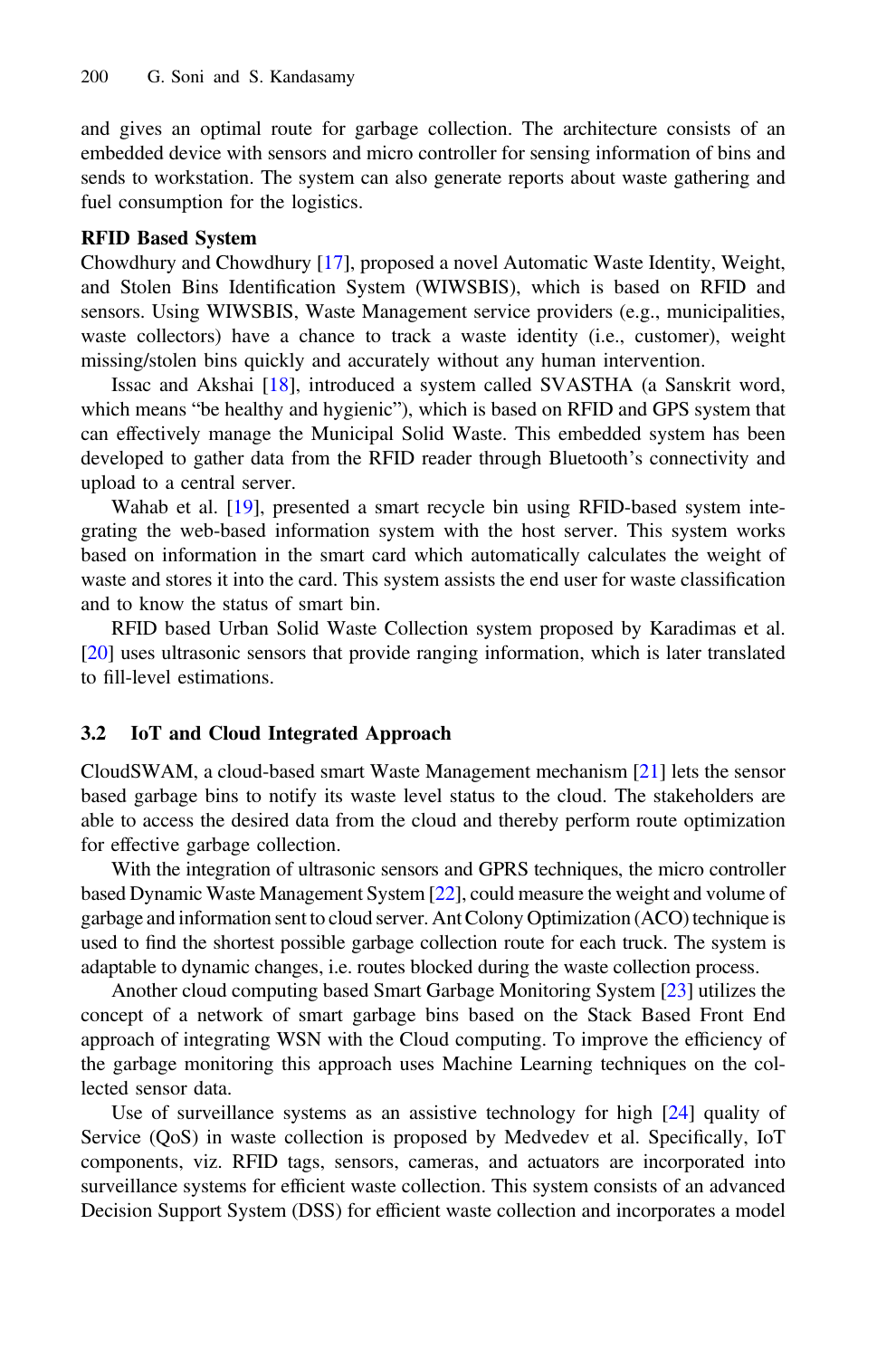for data sharing between truck drivers on real-time in order to perform waste collection and dynamic route optimization. Surveillance cameras are incorporated for capturing the problematic areas and provide evidence to the authorities concerned.

#### 3.3 Wireless Sensor Network (WSN) Based Approach

Longhi et al. [[25\]](#page-12-0), proposed a Solid Waste Management Architecture based on sensor nodes and makes use of Data-Transfer Nodes. This WSN based system is used to control the filling of the bins, collecting data from embedded sensors. Remote monitoring on the web is facilitated as part of this system design. The system incorporates an integrated DSS for effective solid Waste Management by giving optimal solutions.

The Real-Time Solid Waste Bin Monitoring System Framework [[26\]](#page-12-0) is based on WSN and contains three levels: smart bin, gateway and control station that stores and analyzes the data for further use. The key objective of this framework is remote monitoring of solid waste bin in real time, via ZigBee-PRO and GPRS, to assist the solid Waste Management process. The waste collection route can be optimized by feeding the collected data into a decision support system.

The Smartbin system proposed by Folianto et al. [\[27](#page-12-0)] incorporates the concept of Wireless Mesh Network (WMN) and duty cycle techniques to reduce power consumption and to maximize operational time. The system is designed to collect data and to deliver the data through WMN. The Smartbin system has a three-tier architecture: outdoor nodes, analytics, and workstation. The Smartbin system was implemented and deployed on outdoor test bed.

#### 3.4 Other Technologies

The main objective of GREENBIN [\[28](#page-12-0)] is segregation of waste at source so that the individual components of waste can be converted to useful electricity. The use of sensors like capacitive based moisture sensor, inductive based metal sensor, methane sensor and odour sensor helps to achieve this goal.

Thakker and Narayanamoorthi [[29\]](#page-12-0), introduced Smart Garbage Bin, which will alarm and inform the authorized person by SMS using GSM technology, when the garbage bin is about to fill. This system is designed to separate five types of plastic resins (which are not biodegradable) from garbage by using Near Infrared (NIR) spectroscopy and provides the details of all biodegradable substance that can be further used in bio gas plant.

Catania and Ventura [[30\]](#page-12-0), proposed an approach to smart waste collection based on Smart-M3 platform. The proposed approach can improve and optimize the handling of solid urban waste. The Smart-M3 platform helps solving the issue of interconnection among heterogeneous devices and data sharing involving a large amount of people. The real-time monitoring at the level of bin's fullness is made possible through sensors placed inside the containers. The data gathered is given for a decision system to determine the optimal number of waste vehicles or bins to distribute in the territory.

A comprehensive comparison of various waste management systems in terms of the sensors used, technologies applied and data transfer techniques used is presented in Table [1.](#page-8-0)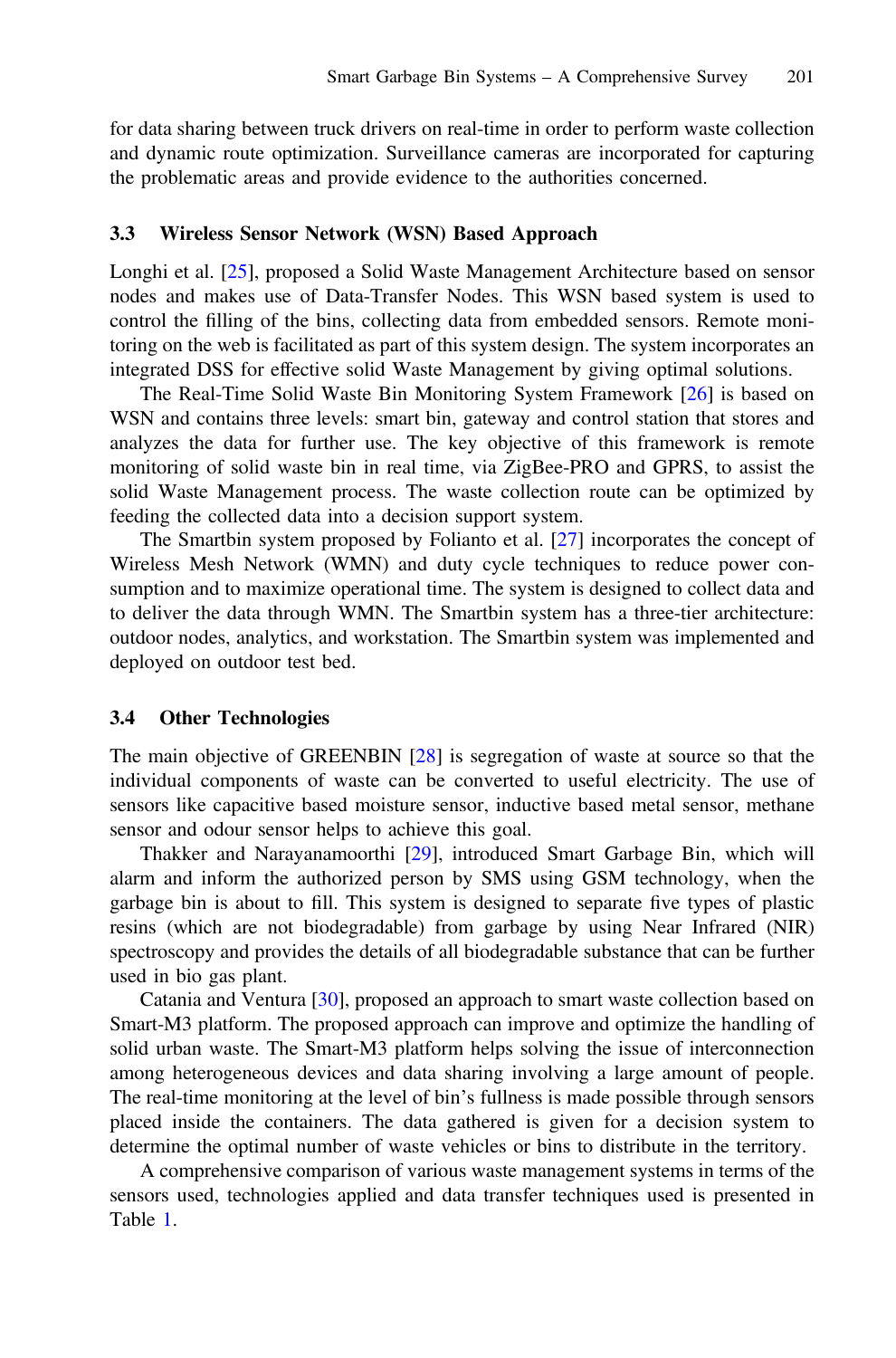<span id="page-8-0"></span>

|                |                                  | <b>Technology Used</b>  |                         |                         |                         |                           |                           |                           |                           |                           |                           |                           |                |                           |                           |                           |                         |                           |
|----------------|----------------------------------|-------------------------|-------------------------|-------------------------|-------------------------|---------------------------|---------------------------|---------------------------|---------------------------|---------------------------|---------------------------|---------------------------|----------------|---------------------------|---------------------------|---------------------------|-------------------------|---------------------------|
|                | <b>Smart Bin</b>                 |                         | Sensors used            |                         |                         |                           |                           |                           |                           |                           |                           |                           |                |                           | Data                      |                           |                         |                           |
| S.             | System                           |                         |                         |                         |                         |                           |                           |                           |                           |                           |                           |                           | Transfer       |                           |                           |                           |                         |                           |
| No.            |                                  |                         |                         |                         |                         |                           |                           |                           |                           |                           |                           |                           | Techniques     |                           |                           |                           |                         |                           |
|                |                                  |                         |                         |                         |                         |                           |                           |                           |                           |                           |                           |                           |                |                           |                           |                           |                         |                           |
|                |                                  |                         |                         |                         |                         |                           |                           | Temp., Humidity           |                           |                           | Methane, odour            |                           |                | Web Technology            |                           |                           |                         |                           |
|                |                                  | Microcontroller         |                         |                         |                         |                           |                           |                           | Accelero meter            | Moisture, Metal           |                           |                           | GPS Module     |                           | WiFi Module               |                           |                         | Radio or ZigBee           |
|                |                                  |                         |                         |                         |                         |                           |                           |                           |                           |                           |                           |                           |                |                           |                           |                           |                         |                           |
|                |                                  |                         | Ultrasonic              | Load Cell               | RFID                    | Proximity                 | Gas Equality              |                           |                           |                           |                           | Cloud Tech.               |                |                           |                           | Bluetooth                 | GSM/GPRS                |                           |
|                |                                  |                         |                         |                         |                         |                           |                           |                           |                           |                           |                           |                           |                |                           |                           |                           |                         |                           |
| $\mathbf{1}$   | Smart Garbage                    | ✓                       | $\overline{\checkmark}$ | $\overline{\mathbf{x}}$ | $\overline{\mathbf{x}}$ | $\overline{\mathbf{x}}$   | $\overline{\mathbf{x}}$   | $\overline{\mathbf{x}}$   | $\overline{\mathbf{x}}$   | $\overline{\mathbf{x}}$   | $\overline{\mathbf{x}}$   | $\overline{\mathbf{x}}$   | ✓              | $\overline{\mathbf{x}}$   | $\overline{\mathbf{x}}$   | $\overline{\mathbf{x}}$   | $\overline{\mathbf{x}}$ | $\overline{\mathbf{x}}$   |
|                | Monitoring<br>System [13]        |                         |                         |                         |                         |                           |                           |                           |                           |                           |                           |                           |                |                           |                           |                           |                         |                           |
| $\overline{2}$ | An architecture                  | ✓                       | $\pmb{\times}$          | ×                       | $\pmb{\times}$          | $\pmb{\times}$            | ×                         | $\pmb{\times}$            | $\pmb{\times}$            | $\pmb{\times}$            | $\pmb{\times}$            | $\pmb{\times}$            | $\pmb{\times}$ | ×                         | $\pmb{\times}$            | $\pmb{\times}$            | ×                       | $\pmb{\times}$            |
|                | for refuse                       |                         |                         |                         |                         |                           |                           |                           |                           |                           |                           |                           |                |                           |                           |                           |                         |                           |
|                | disposal                         |                         |                         |                         |                         |                           |                           |                           |                           |                           |                           |                           |                |                           |                           |                           |                         |                           |
|                | Management                       |                         |                         |                         |                         |                           |                           |                           |                           |                           |                           |                           |                |                           |                           |                           |                         |                           |
| 3              | $[14]$<br>Smart Garbage          | ✓                       | ✓                       | ×                       | ×                       | ×                         | $\boldsymbol{\mathsf{x}}$ | $\pmb{\times}$            | ×                         | $\pmb{\times}$            | $\boldsymbol{\mathsf{x}}$ | $\boldsymbol{\mathsf{x}}$ | $\pmb{\times}$ | $\boldsymbol{\mathsf{x}}$ | ✓                         | ×                         | ×                       | $\pmb{\times}$            |
|                | Alert System                     |                         |                         |                         |                         |                           |                           |                           |                           |                           |                           |                           |                |                           |                           |                           |                         |                           |
|                | $[15]$                           |                         |                         |                         |                         |                           |                           |                           |                           |                           |                           |                           |                |                           |                           |                           |                         |                           |
| 4              | Waste                            | $\checkmark$            | ✓                       | $\pmb{\times}$          | ×                       | $\pmb{\times}$            | ✓                         | $\boldsymbol{\mathsf{x}}$ | $\pmb{\times}$            | $\mathbf{x}$              | ×                         | ×                         | ×              | ×                         | ✓                         | $\pmb{\times}$            | ×                       | $\pmb{\times}$            |
|                | Collection<br>System             |                         |                         |                         |                         |                           |                           |                           |                           |                           |                           |                           |                |                           |                           |                           |                         |                           |
|                | architecture                     |                         |                         |                         |                         |                           |                           |                           |                           |                           |                           |                           |                |                           |                           |                           |                         |                           |
|                | $[16]$                           |                         |                         |                         |                         |                           |                           |                           |                           |                           |                           |                           |                |                           |                           |                           |                         |                           |
| 5              | WIWSBIS [17]                     | $\pmb{\times}$          | ×                       | ✓                       | ✓                       | $\pmb{\times}$            | $\pmb{\times}$            | $\pmb{\times}$            | $\pmb{\times}$            | $\pmb{\times}$            | $\pmb{\times}$            | $\pmb{\times}$            | $\pmb{\times}$ | ×                         | $\pmb{\times}$            | ×                         | ×                       | $\pmb{\times}$            |
| 6              | SVASTHA [18]                     | $\checkmark$            | $\overline{\mathbf{x}}$ | ×                       | ✓                       | $\pmb{\times}$            | $\pmb{\times}$            | ×                         | $\boldsymbol{\mathsf{x}}$ | $\pmb{\times}$            | $\pmb{\times}$            | ×                         | ✓              | ✓                         | ×                         | ✓                         | ×                       | ×                         |
| $\overline{7}$ | <b>Smart Recycle</b><br>Bin [19] | ✓                       | $\pmb{\times}$          | ×                       | ✓                       | ×                         | $\pmb{\times}$            | ×                         | $\boldsymbol{\mathsf{x}}$ | $\pmb{\times}$            | $\boldsymbol{\mathsf{x}}$ | $\boldsymbol{\mathsf{x}}$ | $\pmb{\times}$ | ×                         | ×                         | $\pmb{\times}$            | ×                       | ×                         |
| 8              | An Intgrated<br>Node [20]        | $\pmb{\times}$          | $\mathbf{x}$            | ×                       | ✓                       | $\mathbf{x}$              | $\boldsymbol{\mathsf{x}}$ | $\pmb{\times}$            | $\mathbf{x}$              | $\mathbf{x}$              | $\boldsymbol{\mathsf{x}}$ | $\boldsymbol{\mathsf{x}}$ | $\pmb{\times}$ | ×                         | $\mathbf{x}$              | $\boldsymbol{\mathsf{x}}$ | ×                       | $\boldsymbol{\mathsf{x}}$ |
| 9              | CloudSWAM<br>$[21]$              | $\pmb{\times}$          | ✓                       | ×                       | ×                       | $\mathbf{x}$              | $\boldsymbol{\mathsf{x}}$ | $\boldsymbol{\mathsf{x}}$ | $\mathbf{x}$              | $\mathbf{x}$              | $\boldsymbol{\mathsf{x}}$ | $\mathbf x$               | ×              | ×                         | $\mathbf{x}$              | ✓                         | ×                       | $\mathbf{x}$              |
| 10             | Dynamic Waste                    | ✓                       | ✓                       | ✓                       | ×                       | ×                         | $\boldsymbol{\mathsf{x}}$ | $\pmb{\times}$            | $\boldsymbol{\mathsf{x}}$ | $\boldsymbol{\mathsf{x}}$ | ×                         | ×                         | $\pmb{\times}$ | ×                         | $\boldsymbol{\mathsf{x}}$ | $\boldsymbol{\mathsf{x}}$ | ✓                       | $\pmb{\times}$            |
|                | Management                       |                         |                         |                         |                         |                           |                           |                           |                           |                           |                           |                           |                |                           |                           |                           |                         |                           |
|                | System [22]                      | ✓                       | ✓                       | ×                       | $\pmb{\times}$          | $\pmb{\times}$            | $\boldsymbol{\mathsf{x}}$ | $\pmb{\times}$            | $\mathbf{x}$              | $\boldsymbol{\mathsf{x}}$ | ×                         | $\checkmark$              | $\pmb{\times}$ | ×                         | $\pmb{\times}$            | $\mathbf{x}$              | ×                       | ✓                         |
| 11             | Smart Garbage<br>Monitoring      |                         |                         |                         |                         |                           |                           |                           |                           |                           |                           |                           |                |                           |                           |                           |                         |                           |
|                | System [23]                      |                         |                         |                         |                         |                           |                           |                           |                           |                           |                           |                           |                |                           |                           |                           |                         |                           |
| 12             | Waste<br>Collection [24]         | $\overline{\mathbf{x}}$ | $\pmb{\times}$          | ✓                       | ✓                       | $\boldsymbol{\mathsf{x}}$ | $\boldsymbol{\mathsf{x}}$ | $\pmb{\times}$            | $\boldsymbol{\mathsf{x}}$ | $\pmb{\times}$            | ×                         | $\mathbf x$               | ✓              | ✓                         | $\pmb{\times}$            | ×                         | ×                       | $\pmb{\times}$            |
| 13             | Solid Waste                      | $\checkmark$            | $\pmb{\times}$          | ×                       | ×                       | $\mathbf{x}$              | $\pmb{\times}$            | $\pmb{\times}$            | $\boldsymbol{\mathsf{x}}$ | $\mathbf{x}$              | $\boldsymbol{\mathsf{x}}$ | ×                         | ✓              | ×                         | $\mathbf{x}$              | ×                         | ✓                       | $\pmb{\times}$            |
|                | Management                       |                         |                         |                         |                         |                           |                           |                           |                           |                           |                           |                           |                |                           |                           |                           |                         |                           |
|                | Architecture                     |                         |                         |                         |                         |                           |                           |                           |                           |                           |                           |                           |                |                           |                           |                           |                         |                           |
| 14             | $[25]$<br>Solid Waste Bin        | $\pmb{\times}$          | ✓                       | ✓                       | ×                       | ×                         | ×                         | ✓                         | ✓                         | ×                         | ×                         | ✓                         | ×              | ✓                         | ×                         | ×                         | ×                       | ✓                         |
|                | Monitoring                       |                         |                         |                         |                         |                           |                           |                           |                           |                           |                           |                           |                |                           |                           |                           |                         |                           |
|                | System                           |                         |                         |                         |                         |                           |                           |                           |                           |                           |                           |                           |                |                           |                           |                           |                         |                           |
|                | Framework [26]                   |                         |                         |                         |                         |                           |                           |                           |                           |                           |                           |                           |                |                           |                           |                           |                         |                           |
| 15             | Smart Bin<br>System [27]         | $\pmb{\times}$          | ×                       | ×                       | ×                       | ×                         | ×                         | $\pmb{\times}$            | ×                         | $\pmb{\times}$            | $\pmb{\times}$            | ✓                         | ✓              | ✓                         | $\pmb{\times}$            | ×                         | ×                       | ×                         |
| 16             | GREENBIN [28]                    | ×                       | ×                       | ×                       | ×                       | ×                         | ×                         | ×                         | ×                         | ✓                         | ✓                         | ×                         | ×              | ×                         | ×                         | ×                         | ×                       | ×                         |
| 17             | Smart Garbage<br>Bin [29]        | ✓                       | ✓                       | ✓                       | ×                       | ×                         | $\pmb{\times}$            | ×                         | ×                         | $\pmb{\times}$            | ×                         | ×                         | $\checkmark$   | ×                         | $\pmb{\times}$            | ×                         | ✓                       | ×                         |
| 18             | Smart Waste                      | $\pmb{\times}$          | ×                       | ✓                       | $\pmb{\times}$          | ✓                         | ×                         | $\pmb{\times}$            | ×                         | $\pmb{\times}$            | ×                         | ×                         | $\pmb{\times}$ | ×                         | $\pmb{\times}$            | ×                         | ×                       | $\checkmark$              |
|                | Collection [30]                  |                         |                         |                         |                         |                           |                           |                           |                           |                           |                           |                           |                |                           |                           |                           |                         |                           |

### Table 1. Comparison of various existing smart bin system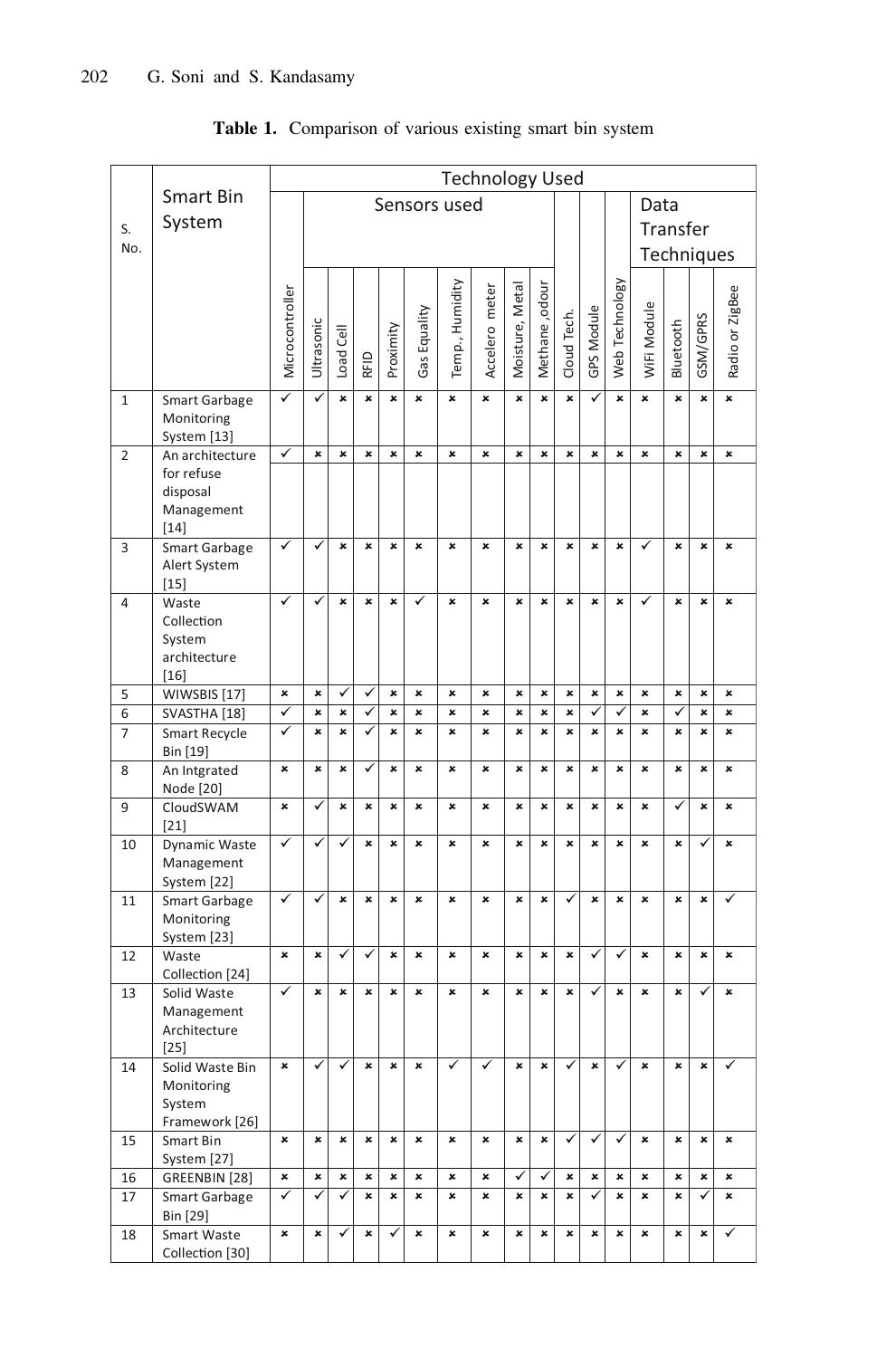# <span id="page-9-0"></span>4 Proposed Framework for Smart Waste Management

To achieve a smart and efficient Waste Management System (WMS), we propose a framework that is capable for smart and smooth management of garbage in the city. Our proposed framework is illustrated in Fig. 3. If initially the garbage segregation is done, then it is easy to manage the garbage that lead to better WMS. The garbage segregation is performed by the citizen with the help of colour coded garbage bins. Basically, three colour coded garbage bins are green, blue and black respectively used for biodegradable waste, plastic & metal waste, and e-waste. The e-waste consists all electronic equipment, which are defective and obsolete like computers, TVs, cell phones, CD players, fax machines, printers etc. The various sensors that may be used in our proposed framework are listed in Table 2.



Fig. 3. The proposed framework for smart bin system.

|                     | Ultrasonic<br>sensor | Load<br>cell<br>sensor | Proximity<br>sensor | Gas<br>equality<br>sensor | Temp.,<br>humidity<br>sensor | Metal<br>sensor | Methane,<br>odour sensor |
|---------------------|----------------------|------------------------|---------------------|---------------------------|------------------------------|-----------------|--------------------------|
| Green<br>bin        |                      |                        |                     |                           |                              | ×               |                          |
| Blue<br>bin         |                      |                        |                     | ×                         | ×                            |                 | ×                        |
| <b>Black</b><br>bin |                      |                        |                     |                           | ×                            | ×               |                          |

Table 2. The different sensors used in colour coded garbage bins.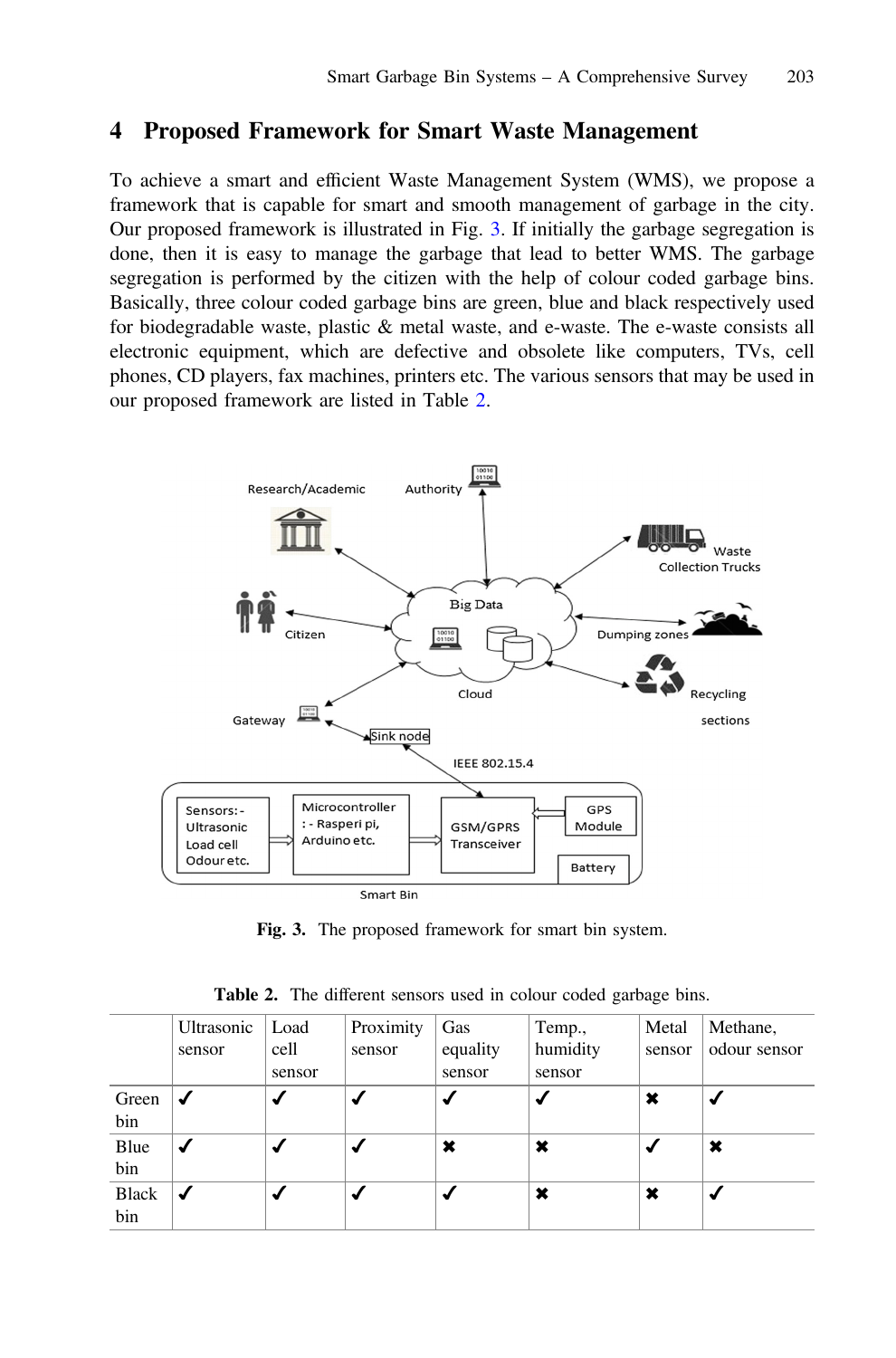<span id="page-10-0"></span>The green, blue and black bin may respectively equipped with various sensors that is showed in above Table [2](#page-9-0). The sensors like methane, odour, temperature, and humidity is used in green bin because it contains biodegradable waste. The key objectives of these sensors to send alert to authorities, then they can send the garbage collecting vans as soon as possible. The ultrasonic sensor is used to identify the garbage level in garbage bin.

Big Data technologies and tools are used in the framework in order to handle the large volume information stored in the cloud.

This framework also contains GPS module so that their position is geographically identified that lead to make plan for optimal route for garbage collector vehicles across city. The microcontroller monitors operations of various sensors and controls voltage flows among sensors. The output of GPS and GSM/GPRS modules is controlled by microcontroller. The gateway receives data from smart bin with the help of IEEE 802.15.4 protocols such as ZigBee etc. and forward it to cloud storage. The cloud storage uses big data to analyze the huge amount of data and the result will be shared with different stakeholders such as city authority, research institute, dumping section, recycling section etc. This framework also provides a platform for citizen to give their feedback to authorities.

Following is the list of salient features of our proposed framework when compared with that of the existing works discussed in this paper:

- i. This framework is suggesting colour coded bin, which is equipped with various types of sensors. With the help of colour coded bin segregation of waste is done at collection point.
- ii. Our framework is capable to get real time data from various sensors and uses big data techniques & tools to get optimal result.
- iii. The GPS enabled smart bin in our proposed framework indeed helps arriving at optimal and efficient routes for garbage collection.

The following is a list of some, but not exhaustive open research problems applicable this framework:

- i. Developing energy efficient protocols at all layers of the network protocol stack such that the battery-powered embedded controllers mounted in the smart bins survive for a reasonable amount of life time.
- ii. Provisioning of security features in data collection that are susceptible to various attacks such as false-injection, black-hole and Denial of Service.
- iii. Handling the non-cooperative and novice citizens who do not follow the color codes while dumping the waste materials

# 5 Conclusion and Future Scope

The innovation in technologies via the Internet of things, cloud computing, big data, etc. provides opportunities for researchers to develop the smart bin system to realize "smart cities". The importance of smart Waste Management cannot be ignored. In this paper, we discussed various enabling technologies and contemporary smart bin systems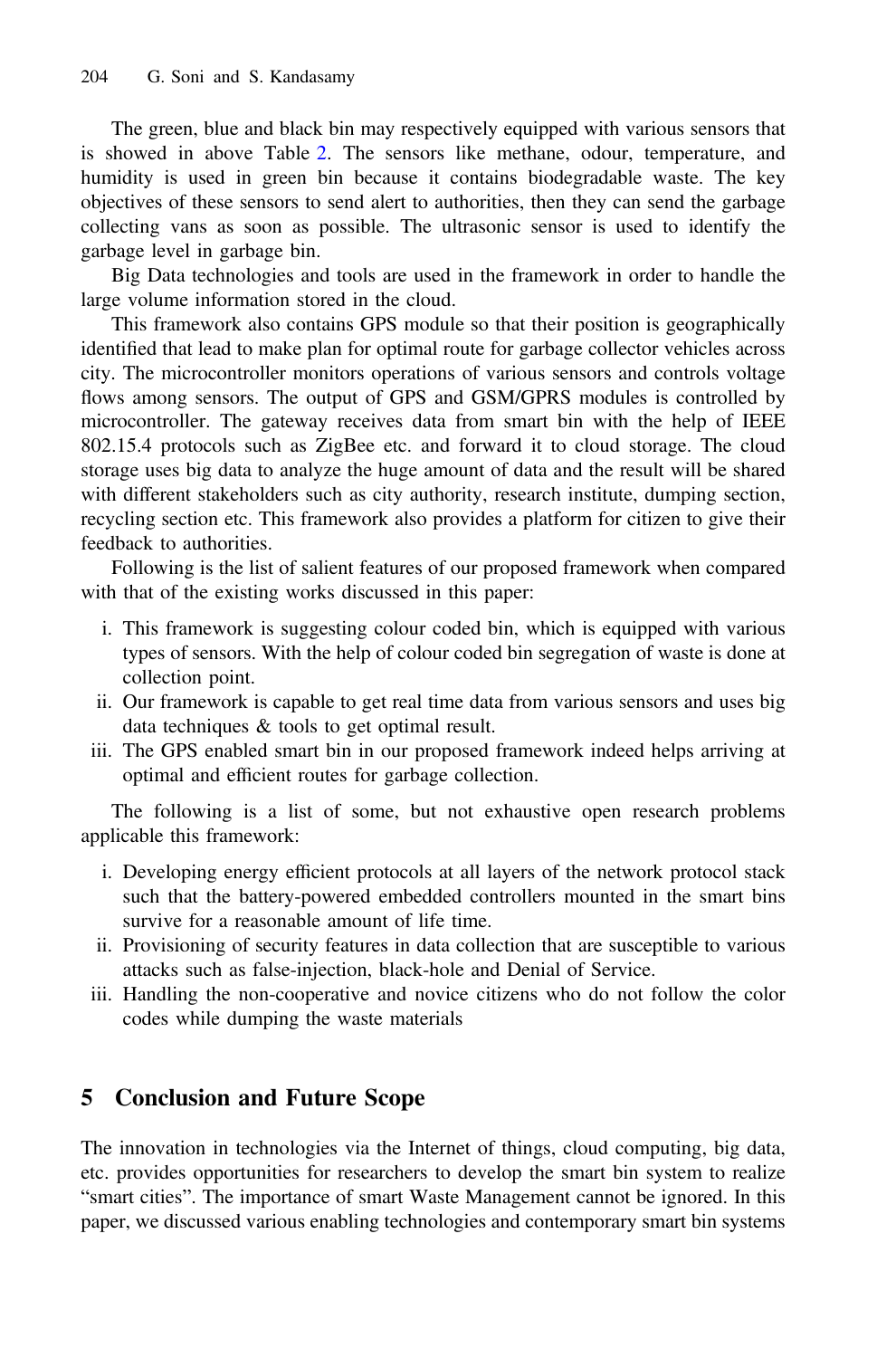<span id="page-11-0"></span>with their advantages and limitations. This paper presented a framework that consist the smart bin and Garbage Management System. In future, this framework will be implemented and its performance studied through simulation and test beds.

### References

- 1. Hall, R.E., Bowerman, B., Braverman, J., Taylor, J., Todosow, H., Von Wimmersperg, U.: The vision of a smart city (No. BNL–67902; 04042). Brookhaven National Lab., Upton, NY, US (2000)
- 2. Research Institute for Housing, Urban and Mobility Studies (OTB): Smart cities ranking of European medium-sized cities. [http://smartcity-ranking.org/download/smart\\_cities\\_](http://smartcity-ranking.org/download/smart_cities_final_report.pdf)final\_ [report.pdf.](http://smartcity-ranking.org/download/smart_cities_final_report.pdf) Accessed 25 May 2017
- 3. Lewis, J.: The top 10 smart city applications of 2016. [http://www.telensa.com/2016/04/07/](http://www.telensa.com/2016/04/07/top-10-smart-city-applications-2016/) [top-10-smart-city-applications-2016/.](http://www.telensa.com/2016/04/07/top-10-smart-city-applications-2016/) Accessed 25 May 2017
- 4. Urban Population Growth. [http://www.who.int/gho/urban\\_health/situation\\_trends/urban\\_](http://www.who.int/gho/urban_health/situation_trends/urban_population_growth_text/en/) [population\\_growth\\_text/en/.](http://www.who.int/gho/urban_health/situation_trends/urban_population_growth_text/en/) Accessed 25 May 2017
- 5. Hoornweg, D., Bhada-Tata, P.: What a waste: a global review of solid waste management. In: Urban Development Series Knowledge Papers, pp. 1–98. World Bank, Washington, DC, USA (2015)
- 6. Atzori, L., Iera, A., Morabito, G.: The internet of things: a survey. Comput. Netw. 54, 2787– 2805 (2010). Elsevier
- 7. What is RFID? [http://www.epc-r](http://www.epc-rfid.info/rfid)fid.info/rfid. Accessed 25 May 2017
- 8. Arduino UNO and Genuino UNO. <https://www.arduino.cc/en/main/arduinoBoardUno>. Accessed 25 May 2017
- 9. Dobre, C., Xhafa, F.: Intelligent services for big data science. Future Gener. Comput. Syst. 37, 267–281 (2014). Elsevier
- 10. Botta, A., De Donato, W., Persico, V., Pescapé, A.: Integration of cloud computing and internet of things: a survey. Future Gener. Comput. Syst. 56, 684–700 (2016). Elsevier
- 11. What Is a Wireless Sensor Network? [http://www.ni.com/white-paper/7142/en/.](http://www.ni.com/white-paper/7142/en/) Accessed 25 May 2017
- 12. Honkola, J., Laine, H., Brown, R., Tyrkkö, O.: Smart-M3 information sharing platform. In: IEEE Symposium in Computers and Communications, ISCC, Riccione, Italy, pp. 1041– 1046. IEEE (2010)
- 13. Yusof, N.M., Jidin, A.Z., Rahim, M.I.: Smart garbage monitoring system for waste management. In: MATEC Web of Conferences Engineering Technology International Conference, vol. 97, p. 01098. EDP Sciences (2017)
- 14. Adeyemo, J.O., Olugbara, O.O., Adetiba, E.: Smart city technology based architecture for refuse disposal management. In: IST-Africa Week Conference, Durban, South Africa, pp. 1– 8. IEEE (2016)
- 15. Kumar, N.S., Vuayalakshmi, B., Prarthana, R.J., Shankar, A.: IOT based smart garbage alert system using Arduino UNO. In: Region 10 Conference, TENCON, Singapore, pp. 1028– 1034. IEEE (2016)
- 16. Dugdhei, S., Shelar, P., Jire, S., Apte, A.: Efficient waste collection system. In: International Conference on Internet of Things and Applications, IOTA, Pune, India, pp. 143–147. IEEE (2016)
- 17. Chowdhury, B., Chowdhury, M.U.: RFID-based real-time smart waste management system. In: Telecommunication Networks and Applications Conference, ATNAC, Christchurch, New Zealand, pp. 175–180. IEEE (2007)